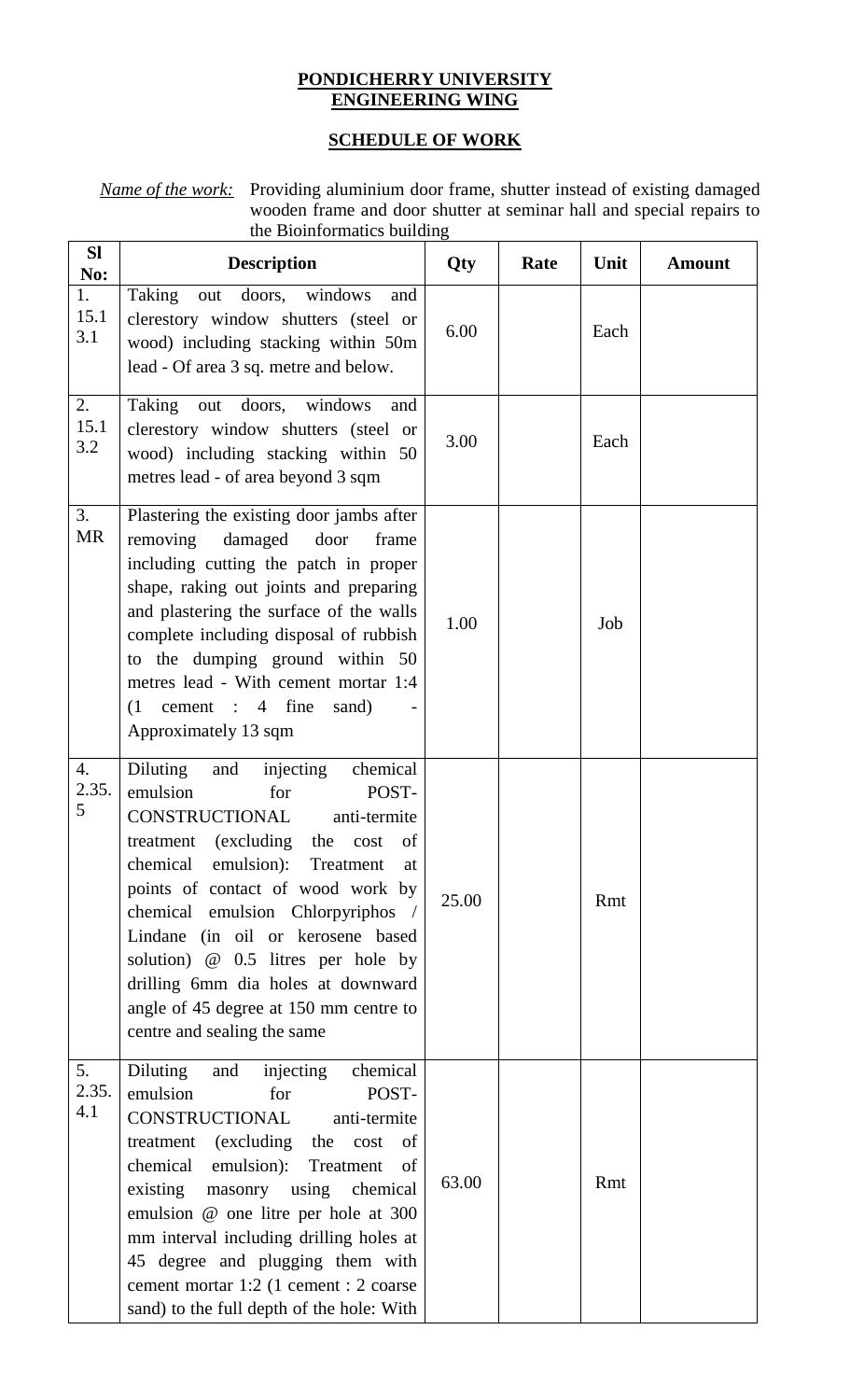|                    | Chlorpyriphos / Lindane E.C. 20% with<br>1% concentration.                                                                                                                                                                                                                                                                                                                                                                                                                                                                                                                                                                                                                                                                                                                                                                                                                                                                                          |       |        |  |
|--------------------|-----------------------------------------------------------------------------------------------------------------------------------------------------------------------------------------------------------------------------------------------------------------------------------------------------------------------------------------------------------------------------------------------------------------------------------------------------------------------------------------------------------------------------------------------------------------------------------------------------------------------------------------------------------------------------------------------------------------------------------------------------------------------------------------------------------------------------------------------------------------------------------------------------------------------------------------------------|-------|--------|--|
| 6.<br>2.34.<br>1   | Supplying chemical emulsion in sealed<br>containers including delivery as<br>specified - Chlorpyriphos / Lindane<br>emulsifiable concentrate of 20%.                                                                                                                                                                                                                                                                                                                                                                                                                                                                                                                                                                                                                                                                                                                                                                                                | 15.00 | litres |  |
| 7.<br>21.1.<br>1.2 | Providing and fixing aluminimum work<br>for doors, windows, ventilators and<br>partitions with extruded built up<br>standard tubular sections / appropriate<br>Z sections and other sections of<br>approved make conforming to IS : 733<br>and IS : 1285, fixed with rawl plugs<br>and screws or with fixing clips, or with<br>expansion hold fasteners including<br>necessary filling up of gaps<br>at<br>junctions, at top, bottom and sides with<br>required PVC / neoprene felt etc.<br>Aluminimum sections shall be smooth,<br>rust free, straight, mitred and jointed<br>mechanically<br>wherever<br>required<br>including cleat angle, Aluminimum<br>snap beading for glazing / panelling,<br>C.P. brass / stainless steel screws, all<br>complete as per architectural drawings.<br>(Glazing and panelling to be paid for<br>separately) : For fixed portion. Powder<br>coated aluminium (minimum thickness<br>of powder coating 50 micron) | 35.00 | Kg     |  |
| 8.<br>21.1.<br>2.2 | Providing and fixing aluminimum work<br>for doors, windows, ventilators and<br>partitions with extruded built<br>$\mathbf{u}$<br>standard tubular sections / appropriate<br>Z sections and other sections of<br>approved make conforming to IS : 733<br>and IS : 1285, fixed with rawl plugs<br>and screws or with fixing clips, or with<br>expansion hold fasteners including<br>necessary filling up of gaps<br>at<br>junctions, at top, bottom and sides with<br>required PVC / neoprene felt etc.<br>Aluminimum sections shall be smooth,<br>rust free, straight, mitred and jointed<br>mechanically<br>wherever<br>required<br>including cleat angle, Aluminimum<br>snap beading for glazing / panelling,<br>C.P. brass / stainless steel screws, all<br>complete as per architectural drawings.<br>(Glazing and panelling to be paid for                                                                                                      | 72.00 | Kg     |  |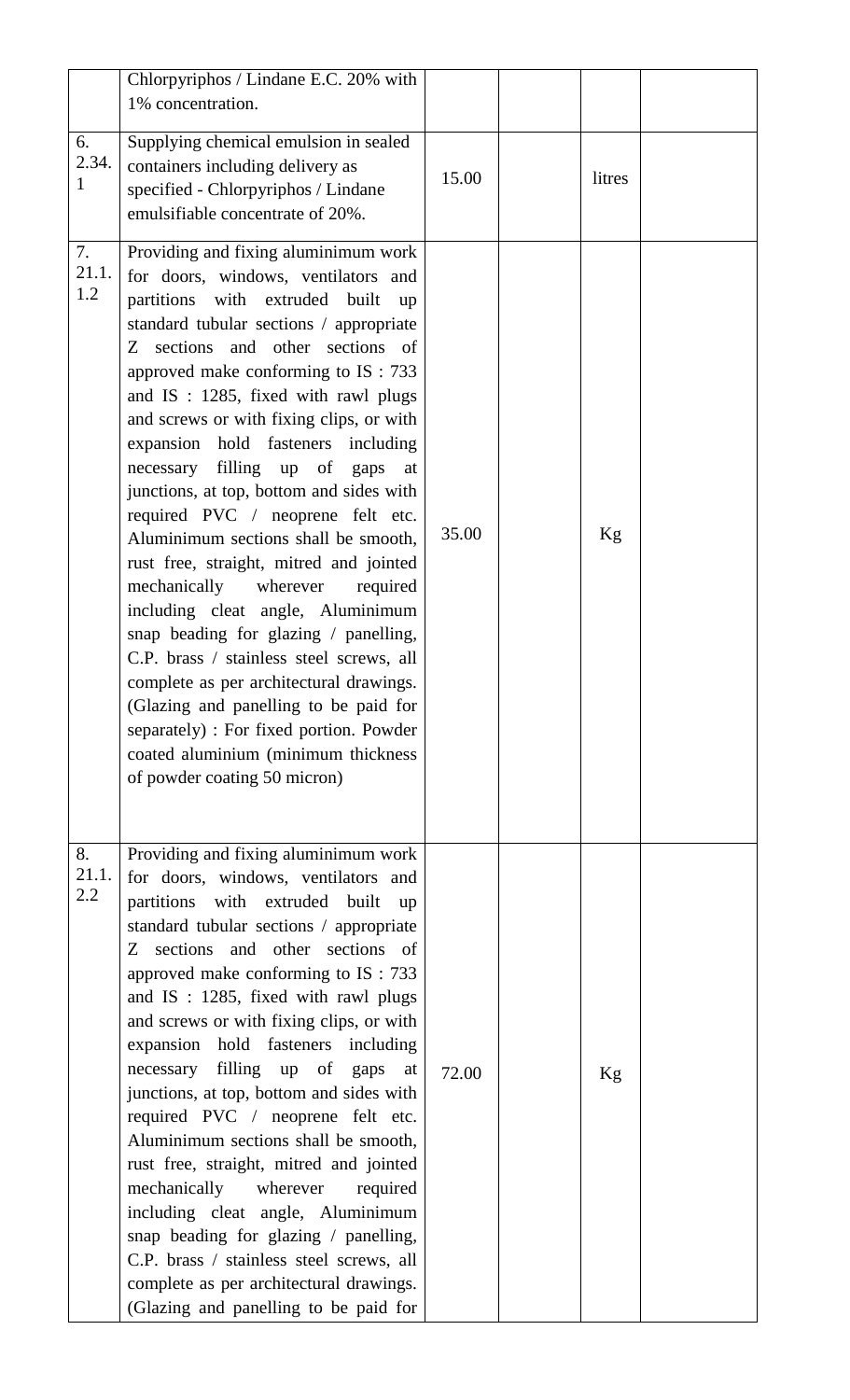|                    | separately) : For shutters of doors,<br>windows and ventilators including<br>providing and fixing hinges / pivots and<br>making provision for fixing of fittings<br>wherever required including the cost of<br>PVC / neoprene gasket required<br>(fittings shall be paid for separately)<br>Powder coated aluminium (minimum<br>thickness of powder coating 50 micron)                                                                                                                                                                                                                                              |       |     |  |
|--------------------|---------------------------------------------------------------------------------------------------------------------------------------------------------------------------------------------------------------------------------------------------------------------------------------------------------------------------------------------------------------------------------------------------------------------------------------------------------------------------------------------------------------------------------------------------------------------------------------------------------------------|-------|-----|--|
| 9.<br>21.3.<br>1   | Providing<br>and fixing glazing<br>in<br>aluminimum door, window, ventilator<br>shutters and partitions etc., with PVC /<br>neoprene gasket etc., complete as per<br>the architectural drawings. (cost of<br>aluminimum snap beading shall be paid<br>in basic item) : With float glass panes<br>of 4mm thickness.                                                                                                                                                                                                                                                                                                  | 7.00  | Sqm |  |
| 10.<br>MR          | Providing and fixing 8mm thick pre-<br>laminated bison board flat pressed three<br>layer or graded wood board conforming<br>to $IS : 12823$ grade 1 type II in<br>panneling fixed in aluminimum doors,<br>windows, shutters and partition frames<br>with C.P. brass / stainless steel screws<br>etc., complete as per architectural<br>drawings. Pre-laminated bison board<br>with decorative lamination on both<br>sides.                                                                                                                                                                                          | 6.00  | Sqm |  |
| 11.<br>9.11<br>9   | Providing and fixing factory made<br>P.V.C. door frame of size 50x 47 mm<br>with a wall thickness of 5mm, made<br>out of extruded 5 mm rigid PVC foam<br>sheet, mitred at corners and joined with<br>2 nos, of 150mm long brackets of 15<br>x15 mm M.S. square tube, the vertical<br>door frame profiles to be reinforced<br>with $19 \times 19$ mm M.S. square tube of 19<br>gauge, EPDM rubber gasket weather<br>seal to be provided through out the<br>frame. The door frame to be fixed to<br>the wall using M.S. screws of $65 / 100$<br>complete<br>size,<br>mm<br>as<br>per<br>manufacturter's specification | 18.00 | Rmt |  |
| 12.<br>9.12<br>0.1 | Providing and fixing factory made<br>panel PVC door shutter consisting of<br>frame made out of M.S.tubes of 19<br>gauge thickness and size of 19 mm x 19<br>mm for styles and 15 $x15$ mm for top $\&$<br>bottom rails. M.S.frame shall have a<br>coat of steel primers of approved make                                                                                                                                                                                                                                                                                                                            | 7.00  | Sqm |  |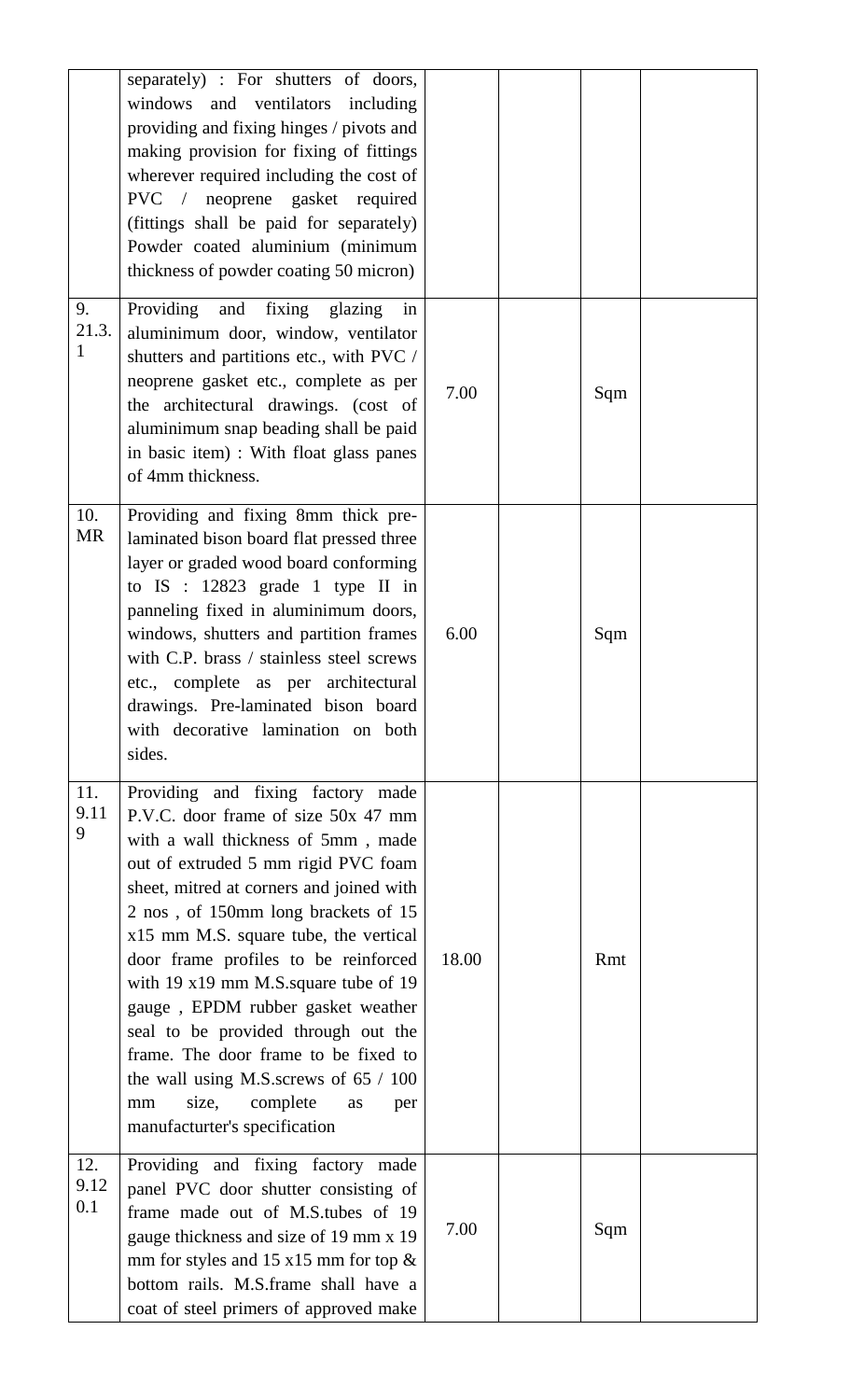|                           | and manufacture . M.S. frame covered<br>with 5 mm thick heat moulded PVC 'C'<br>channel of size 30mm thickness, 70<br>mm width out of which 50 mm shall be<br>flat and 20 mm shall be tapered in 45<br>degree angle on both side forming<br>styles and 5 mm thick, 95 mm wide<br>PVC sheet out of which 75 mm shall be<br>flat and 20 mm shall be tapered in 45<br>degree on the inner side to form top and<br>bottom rail and 115 mm wide PVC<br>sheet out of which 75 mm shall be flat<br>and 20 mm shall be tapered on both<br>sides to form lock rail. Top, bottom<br>and lock rails shall be provided both<br>side of the panel. 10mm $(5 \text{ mm } x \text{ 2})$<br>thick, 20 mm wide cross PVC sheet be<br>provided as gap insert for top rail $\&$<br>bottom rail, panelling of 5 mm thick<br>both side PVC sheet to be fitted in the<br>M.S. frame welded / sealed to the styles<br>& rails with 7 mm $(5 \text{ mm} + 2 \text{ mm})$<br>thick x 15 mm wide PVC sheet beading<br>on inner side, and joined together with<br>solvent cement adhesive. An additional<br>5 mm thick PVC strip of 20 mm width<br>is to be stuck on the interior side of the<br>'C''<br>Channel using PVC solvent<br>adhesive etc. complete manufacturer's<br>specification & drawing - 30mm thick |       |      |  |
|---------------------------|------------------------------------------------------------------------------------------------------------------------------------------------------------------------------------------------------------------------------------------------------------------------------------------------------------------------------------------------------------------------------------------------------------------------------------------------------------------------------------------------------------------------------------------------------------------------------------------------------------------------------------------------------------------------------------------------------------------------------------------------------------------------------------------------------------------------------------------------------------------------------------------------------------------------------------------------------------------------------------------------------------------------------------------------------------------------------------------------------------------------------------------------------------------------------------------------------------------------------------------------------------------------------------------|-------|------|--|
| 13.<br>9.10<br>0.1        | plain PVC door shutters<br>Providing<br>fixing<br>aluminium<br>and<br>handles ISI marked anodised (anodic<br>coating not less than grade AC 10 as<br>per IS:1868) transparent or dyed to<br>required colour or shade with necessary<br>screws etc.complete :-125mm                                                                                                                                                                                                                                                                                                                                                                                                                                                                                                                                                                                                                                                                                                                                                                                                                                                                                                                                                                                                                       | 12.00 | Each |  |
| 14.<br>9.97.<br>$\cdot$ 3 | Providing and fixing aluminium tower<br>bolts ISI marked anodised (anodic<br>coating not less than grade AC 10 as<br>per IS:1868) transparent or dyed to<br>required colour or shade with necessary<br>screws etc.complete : - 200x10mm                                                                                                                                                                                                                                                                                                                                                                                                                                                                                                                                                                                                                                                                                                                                                                                                                                                                                                                                                                                                                                                  | 6.00  | Each |  |
| 15.<br>9.97.<br>4         | Providing and fixing aluminium tower<br>bolts ISI marked anodised (anodic<br>coating not less than grade AC 10 as<br>per IS:1868) transparent or dyed to<br>required colour or shade with necessary<br>screws etc.complete : - 150x10mm                                                                                                                                                                                                                                                                                                                                                                                                                                                                                                                                                                                                                                                                                                                                                                                                                                                                                                                                                                                                                                                  | 6.00  | Each |  |
| 16.<br>9.11               | Providing and fixing bright finished                                                                                                                                                                                                                                                                                                                                                                                                                                                                                                                                                                                                                                                                                                                                                                                                                                                                                                                                                                                                                                                                                                                                                                                                                                                     | 4.00  | Each |  |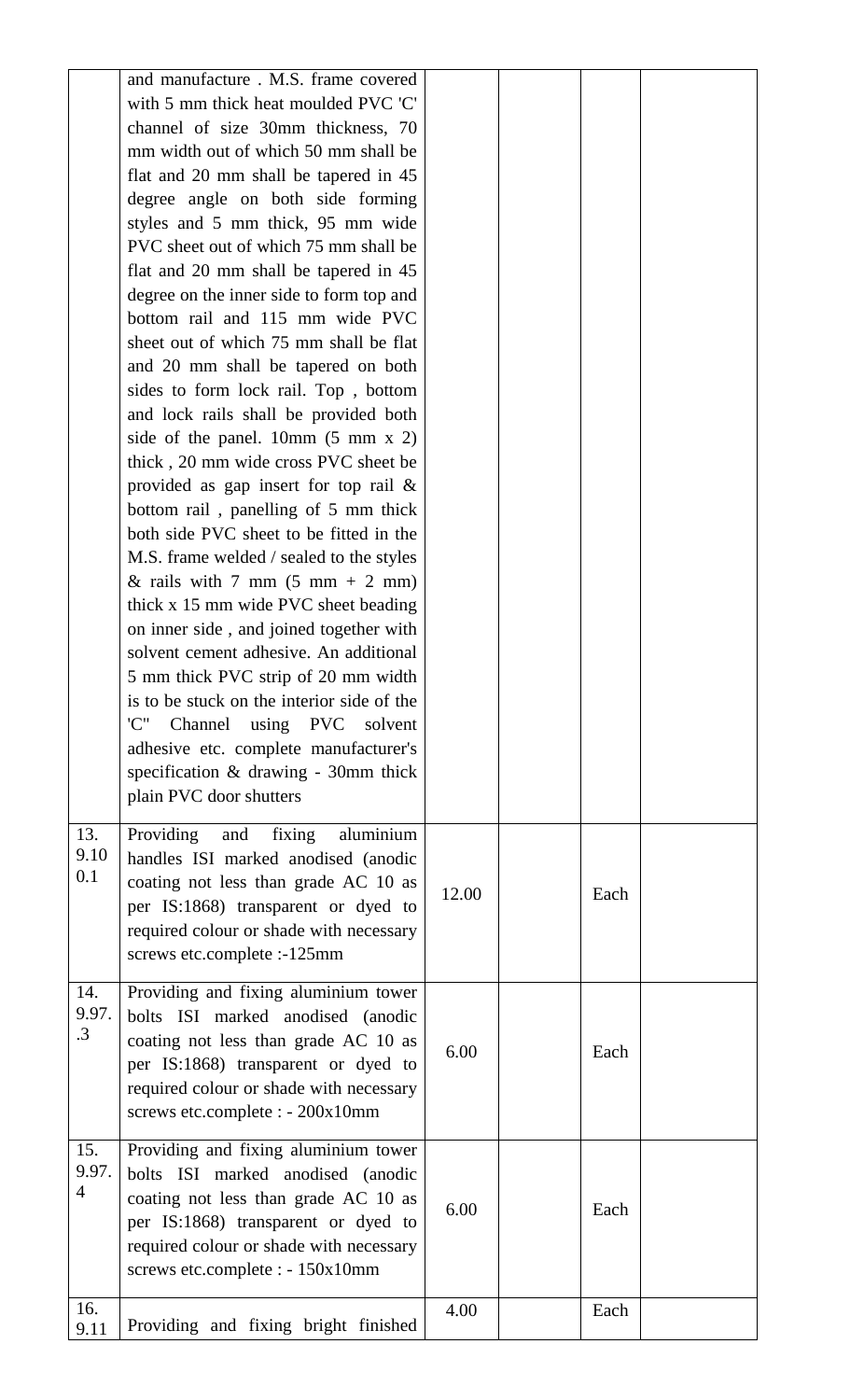| $\mathfrak{Z}$     | 100mm mortice lock with 6 levers<br>without pair of handles for aluminium<br>door with necessary screws<br>etc<br>complete (best make of approved<br>quality)                                                                                                                         |        |      |  |
|--------------------|---------------------------------------------------------------------------------------------------------------------------------------------------------------------------------------------------------------------------------------------------------------------------------------|--------|------|--|
| 17.<br>9.10<br>1.1 | fixing<br>Providing<br>and<br>aluminium<br>hanging floor door stopper ISI marked<br>anodised (anodic coating not less than<br>grade AC $10$ as per IS : $1868$ )<br>transparent or dyed to required colour<br>and shade with necessary screws<br>etc.complete - single rubber stopper | 6.00   | Each |  |
| 18.<br>9.84        | Providing and fixing IS:3564 make<br>aluminium extruded section<br>body<br>tubular type universal hydraulic door<br>closer with double speed adjustment<br>with necessary accessories and screws<br>etc.complete                                                                      | 6.00   | Each |  |
| 19.<br><b>MR</b>   | Supplying and fixing of G.I. Sheet<br>(1.25mm thick) fixed with over the<br>M.S. grill gate. The rate including<br>cutting, hoisting, fixing in position all<br>complete as per the direction of<br>Engineer<br>in<br>charge<br>(Area<br>approximately 1.35 Sqm)                      | 1.00   | Job  |  |
| 20.<br>9.48.<br>1  | Providing and fixing M.S.grills of<br>required pattern in frames of windows<br>etc with M.S. flats, square or round<br>bars etc. including priming coat with<br>approved steel primer all complete -<br>Fixed to steel windows by welding                                             | 325.00 | Kg   |  |
| 21.<br>13.5<br>0.3 | Applying priming coat - with ready<br>mixed red oxide zinc chromate primer<br>of approved brand and manufacture on<br>steel galvanised iron / steel works                                                                                                                             | 13.00  | Sqm  |  |
| 22.<br>13.6<br>1.1 | Painting with synthetic enamel paint of<br>approved brand and manufacutre to<br>give an even shade - Two or more coats<br>on new work                                                                                                                                                 | 20.00  | Sqm  |  |
| 23.<br>18.5<br>6.1 | Providing and fixing PTMT pillar cock<br>of approved quality and colour - 15 mm<br>nominal bore, 107 mm long, weighing<br>not less than 110 gms                                                                                                                                       | 1.00   | Each |  |
| 24.<br>17.7<br>B   | Providing and fixing wash basin with<br>C.I.brackets, 15mm PTMT pillar cock,<br>32mm PTMT<br>waste<br>coupling<br>of<br>standard pattern, including painting of<br>fittings<br>and<br>brackets,<br>cutting<br>and                                                                     | 1.00   | Each |  |